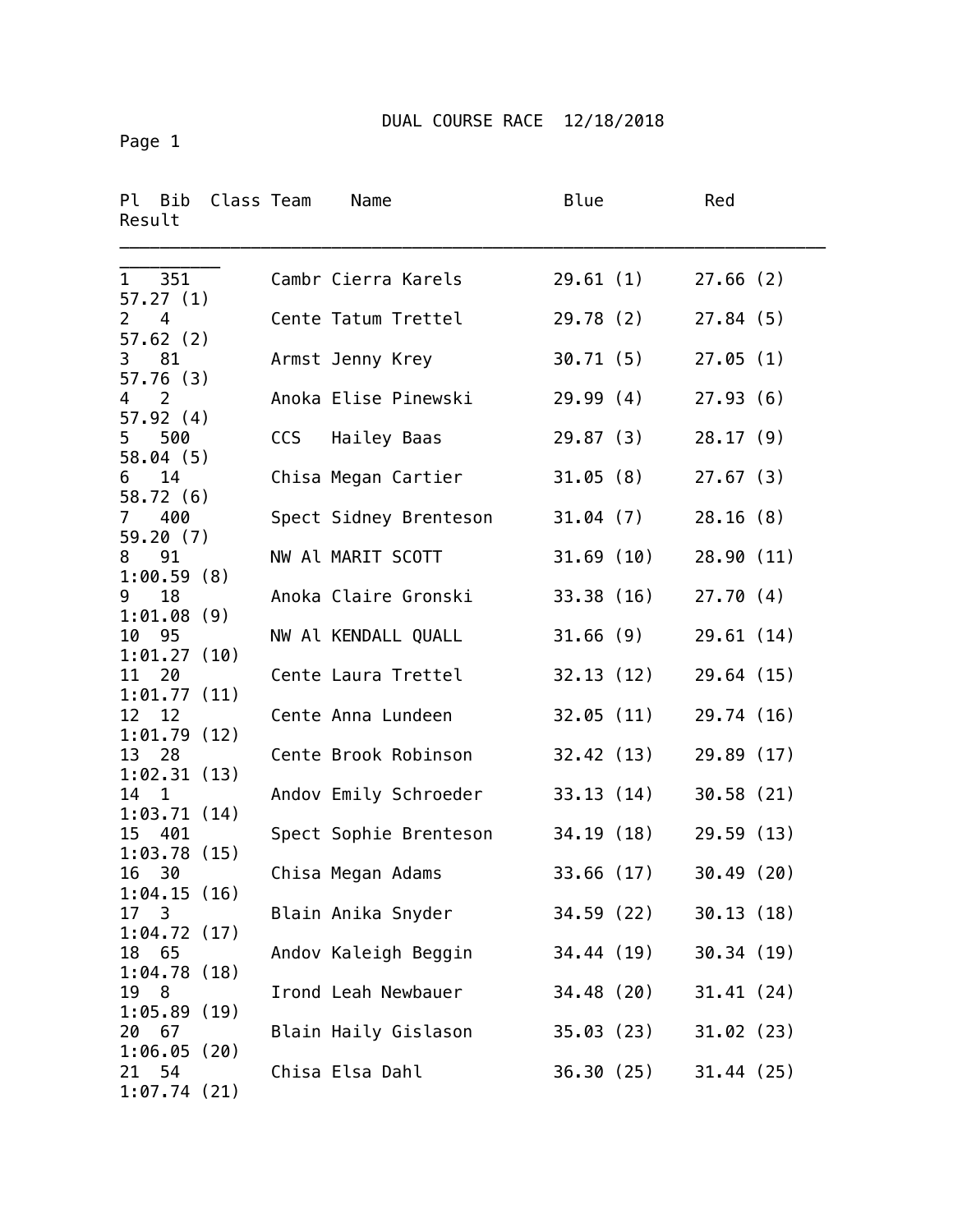| 22    | 17   |             |      | Andov Audrey Swenson     | 34.54(21)  | 33.31(31)  |  |
|-------|------|-------------|------|--------------------------|------------|------------|--|
|       |      | 1:07.85(22) | Coon | Emma Bolin               | 40.76 (46) |            |  |
| 23    | 15   | 1:08.84(23) |      |                          |            | 28.08(7)   |  |
| 24 9  |      |             |      | Andov Beth Dittberner    | 36.38(26)  | 32.63(28)  |  |
|       |      | 1:09.01(24) |      |                          |            |            |  |
| 25 41 |      |             |      | Andov Natalie Schoenberg | 37.01 (28) | 32.18(26)  |  |
|       |      | 1:09.19(25) |      |                          |            |            |  |
| 26    | - 38 |             |      | Chisa Lauren Lundberg    | 37.38 (30) | 32.66(29)  |  |
| 27    | 44   | 1:10.04(26) |      | Cente Madison Michealson | 36.14(24)  | 33.95(35)  |  |
|       |      | 1:10.09(27) |      |                          |            |            |  |
| 28 36 |      |             |      | Cente Emily Anderson     | 36.81(27)  | 33.68(34)  |  |
|       |      | 1:10.49(28) |      |                          |            |            |  |
| 29 92 |      |             |      | NW Al KATHERINE BOTTEMA  | 37.40(31)  | 33.40(32)  |  |
|       |      | 1:10.80(29) |      |                          |            |            |  |
| 30    | 19   | 1:10.94(30) |      | Blain Breanna Freecheck  | 40.11 (41) | 30.83(22)  |  |
| 31    | 10   |             |      | Anoka Stella Gronski     | 42.92 (51) | 28.54(10)  |  |
|       |      | 1:11.46(31) |      |                          |            |            |  |
| 32 60 |      |             |      | Cente Bailey Hoff        | 37.28 (29) | 34.86 (37) |  |
|       |      | 1:12.14(32) |      |                          |            |            |  |
| 33 25 |      |             |      | Andov Delanie Schroer    | 37.72 (32) | 35.11(40)  |  |
|       |      | 1:12.83(33) |      |                          |            |            |  |
| 34 5  |      | 1:13.07(34) |      | Champ Anna Phleger       | 43.50 (53) | 29.57 (12) |  |
| 35    | - 51 |             |      | Blain Kendra Entsminger  | 38.76 (35) | 34.88 (38) |  |
|       |      | 1:13.64(35) |      |                          |            |            |  |
| 36 76 |      |             |      | Cente Grace<br>Munson    | 39.11 (38) | 34.92(39)  |  |
|       |      | 1:14.03(36) |      |                          |            |            |  |
| 37 55 |      |             | Coon | Emilee Verbeek           | 40.62 (45) | 33.59(33)  |  |
| 38    | 62   | 1:14.21(37) |      | Chisa Annah Mellum       | 38.93(36)  |            |  |
|       |      | 1:14.30(38) |      |                          |            | 35.37(42)  |  |
| 39    | 23   |             | Coon | Shelby Robideau          | 38.08 (34) | 36.44(45)  |  |
|       |      | 1:14.52(39) |      |                          |            |            |  |
| 40    | 83   |             |      | Armst Sarah Appelen      | 40.61 (44) | 34.08 (36) |  |
|       |      | 1:14.69(40) |      |                          |            |            |  |
| 41 52 |      |             |      | Cente Evelyn Thomton     | 38.95 (37) | 35.90(44)  |  |
| 42    | 68   | 1:14.85(41) |      | Cente Amelia Beddow      | 39.30 (40) | 35.87(43)  |  |
|       |      | 1:15.17(42) |      |                          |            |            |  |
| 43    | 46   |             |      | Chisa Ashlyn Anderson    | 40.58 (43) | 35.32(41)  |  |
|       |      | 1:15.90(43) |      |                          |            |            |  |
| 44    | -73  |             |      | Andov Isabella Gullekson | 39.20 (39) | 36.91(48)  |  |
|       |      | 1:16.11(44) |      |                          |            |            |  |
| 45 43 |      |             |      | Blain Fiona Wahlgren     | 40.87 (47) | 36.60(46)  |  |
| 46 78 |      | 1:17.47(45) |      | Chisa Hailey Rivard      | 41.82 (49) | 37.10(49)  |  |
|       |      | 1:18.92(46) |      |                          |            |            |  |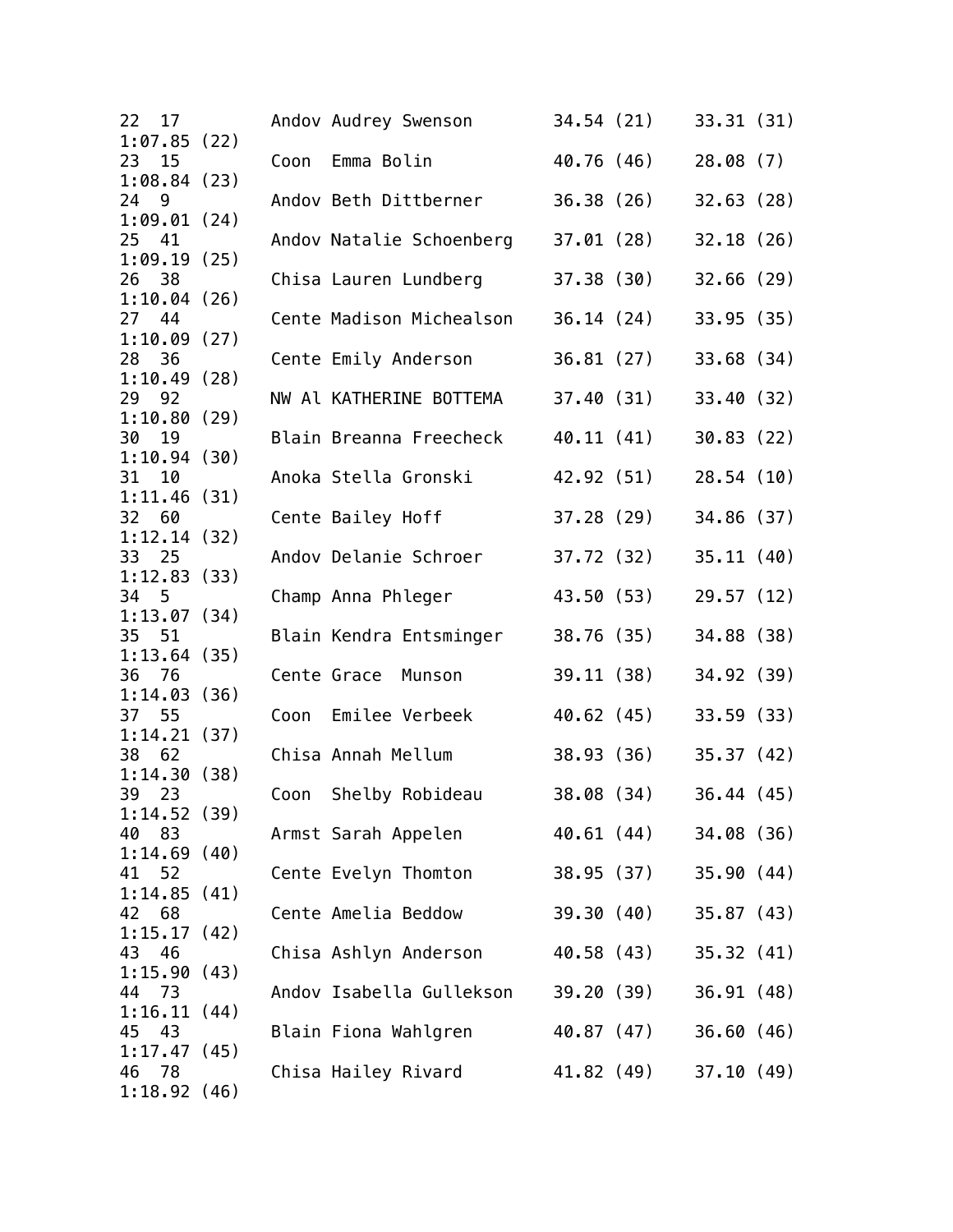| Chisa Sophie Janzig     | 30.80(6)   | 49.84 (72) |
|-------------------------|------------|------------|
|                         |            |            |
| Blain Mitsuki Nishiyama | 42.67(50)  | 38.65(53)  |
|                         |            |            |
| Chisa Alexandra Witucki | 43.81 (55) | 38.32(52)  |
|                         |            |            |
| Irond Elizabeth Davies  | 43.33 (52) | 38.90(54)  |
|                         |            |            |
|                         |            |            |

\_\_\_\_\_\_\_\_\_\_\_\_\_\_\_\_\_\_\_\_\_\_\_\_\_\_\_\_\_\_\_\_\_\_\_\_\_\_\_\_\_\_\_\_\_\_\_\_\_\_\_\_\_\_\_\_\_\_\_\_\_\_\_\_\_\_\_\_\_\_

Ski Club Software from www.SplitSecond.com 12/18/2018 7:47:43 PM

~~~~~~~~~~~~~~~~~~~~~~~~~~~~~~~~~~~ NEW PAGE

~~~~~~~~~~~~~~~~~~~~~~~~~~~~~~~~~~~

DUAL COURSE RACE 12/18/2018

Page 2

\_\_\_\_\_\_\_\_\_\_

| Result | Pl Bib | Class Team  |            | Name                    | Blue       | Red        |
|--------|--------|-------------|------------|-------------------------|------------|------------|
|        | 51 57  |             |            | Andov Allie Wicklund    | 43.60 (54) | 40.33 (59) |
|        |        | 1:23.93(51) |            |                         |            |            |
|        | 52 501 |             | <b>CCS</b> | Hannah Baas             | 41.26 (48) | 43.04 (63) |
|        |        | 1:24.30(52) |            |                         |            |            |
| 53 87  |        |             |            | Armst Alexis Schoenberg | 45.68 (59) | 39.44 (55) |
|        |        | 1:25.12(53) |            |                         |            |            |
| 54 63  |        |             | Coon       | Krista Eckert           | 45.50 (58) | 39.71 (56) |
|        |        | 1:25.21(54) |            |                         |            |            |
| 55 49  |        |             |            | Andov Elyse Schroeder   | 45.09 (56) | 40.20 (58) |
| 56 93  |        | 1:25.29(55) |            | NW Al DYLAN SHOEMAKER   | 45.81 (60) | 40.04 (57) |
|        |        | 1:25.85(56) |            |                         |            |            |
| 57 84  |        |             |            | Armst Vivien Gschwind   | 40.27 (42) | 46.86 (70) |
|        |        | 1:27.13(57) |            |                         |            |            |
| 58 16  |        |             |            | Irond Emma Eclov-Reher  | 50.97(69)  | 36.80(47)  |
|        |        | 1:27.77(58) |            |                         |            |            |
| 59     | 24     |             |            | Irond Abbie Brown       | 47.23 (61) | 40.54 (60) |
|        |        | 1:27.77(58) |            |                         |            |            |
| 60     | 26     |             |            | Anoka Gretchen Mugglin  | 45.33 (57) | 43.77 (66) |
|        |        | 1:29.10(60) |            |                         |            |            |
| 61 86  |        |             |            | Armst Manon Lonfier     | 47.31 (62) | 42.16(61)  |
|        |        | 1:29.47(61) |            |                         |            |            |
| 62 35  |        |             |            | Blain Sydney Simi       | 47.57 (63) | 43.11 (64) |
|        |        | 1:30.68(62) |            |                         |            |            |
| 63 94  |        |             |            | NW Al SAM ALTMAN        | 48.03 (64) | 44.30 (68) |
|        |        | 1:32.33(63) |            |                         |            |            |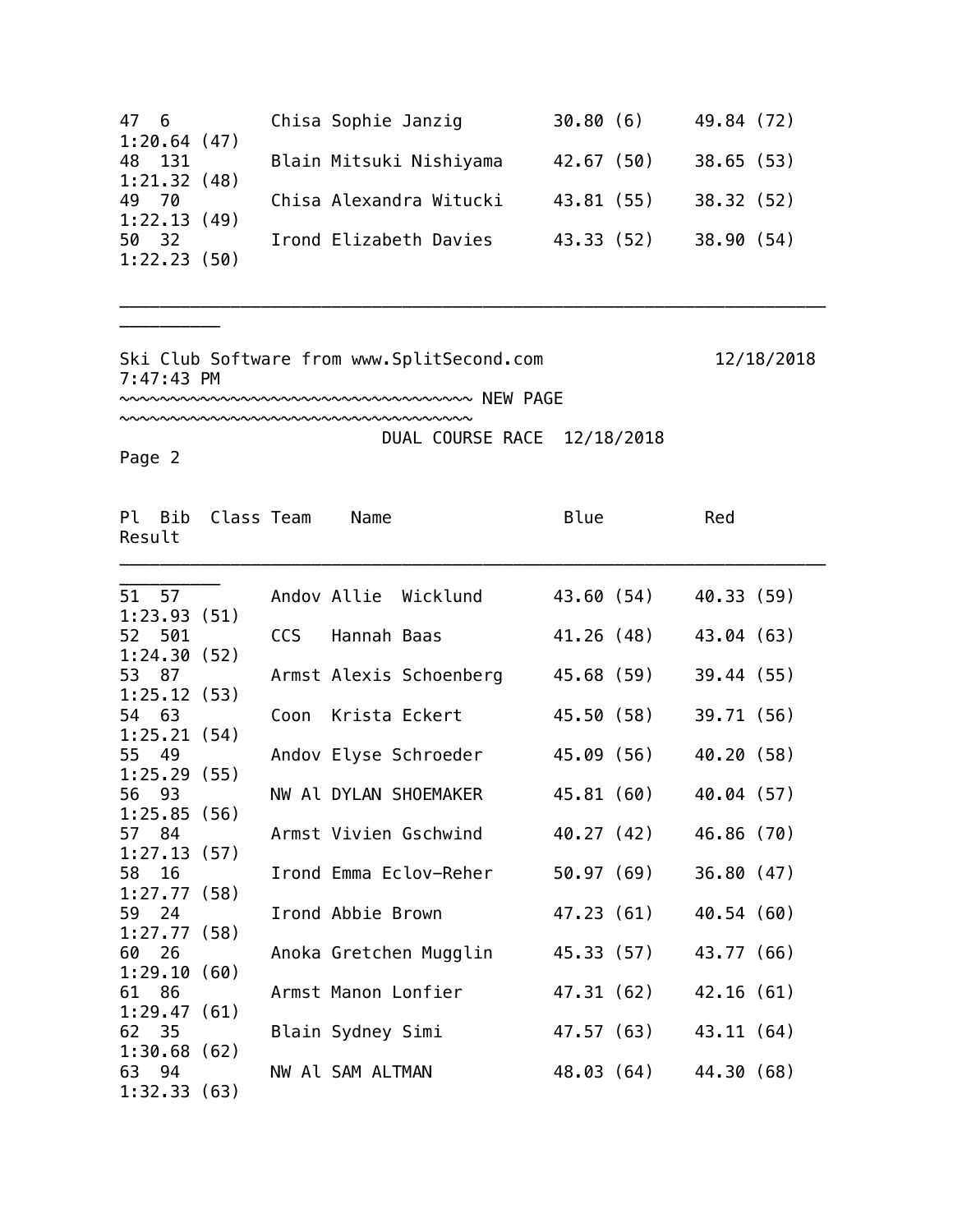| 64                   | 90             |      | Armst Valeria Araque    |             | 49.35 (66)                                                                                                                                                                                                                     | 43.18 (65)             |  |
|----------------------|----------------|------|-------------------------|-------------|--------------------------------------------------------------------------------------------------------------------------------------------------------------------------------------------------------------------------------|------------------------|--|
| 1:32.53(64)          |                |      |                         |             |                                                                                                                                                                                                                                |                        |  |
| 65 132               |                |      | Blain Mackenzie Johnson |             | 50.08 (68)                                                                                                                                                                                                                     | 42.93 (62)             |  |
| 1:33.01(65)          |                |      |                         |             |                                                                                                                                                                                                                                |                        |  |
| 66                   | 40             |      | Irond Kaia Rodgers      | 49.97 (67)  |                                                                                                                                                                                                                                | 43.93 (67)             |  |
| 1:33.90(66)          |                |      |                         |             |                                                                                                                                                                                                                                |                        |  |
| 67 45                |                |      | Champ Brooke Murray     |             | 52.54 (70)                                                                                                                                                                                                                     | 47.92 (71)             |  |
| 1:40.46(67)          |                |      |                         |             |                                                                                                                                                                                                                                |                        |  |
| 68 29                |                |      | Champ Lucy Gauthier     |             | 54.12 (72)                                                                                                                                                                                                                     | 51.23(73)              |  |
| 1:45.35(68)          |                |      |                         |             |                                                                                                                                                                                                                                |                        |  |
| 69 96                |                |      | NW Al ELLA WALD         | 52.87(71)   |                                                                                                                                                                                                                                | 55.39(75)              |  |
| 1:48.26(69)          |                |      |                         |             |                                                                                                                                                                                                                                | 45.77 (69)             |  |
| 70 71<br>1:50.66(70) |                | Coon | Sydney Voseen           | 1:04.89(76) |                                                                                                                                                                                                                                |                        |  |
| 71 88                |                |      |                         |             |                                                                                                                                                                                                                                | 53.35 (74)             |  |
| 1:55.66(71)          |                |      | Armst Morgan Townshend  | 1:02.31(75) |                                                                                                                                                                                                                                |                        |  |
| 72 48                |                |      | Irond Megan Henkenius   |             |                                                                                                                                                                                                                                | 1:00.74(74)1:01.23(77) |  |
| 2:01.97(72)          |                |      |                         |             |                                                                                                                                                                                                                                |                        |  |
| 73 85                |                |      | Armst Adriana Kunze     | 1:48.11(78) |                                                                                                                                                                                                                                | 37.55(50)              |  |
| 2:25.66(73)          |                |      |                         |             |                                                                                                                                                                                                                                |                        |  |
| 74                   | 22             |      | Chisa Kaylee Peterson   | 33.34(15)   |                                                                                                                                                                                                                                | 2:21.15(78)            |  |
| 2:54.49(74)          |                |      |                         |             |                                                                                                                                                                                                                                |                        |  |
| 75 31                |                | Coon | Julia Sides             | 2:31.56(79) |                                                                                                                                                                                                                                | 57.57 (76)             |  |
| 3:29.13(75)          |                |      |                         |             |                                                                                                                                                                                                                                |                        |  |
| 76                   | 59             |      | Blain Mikayla Wolters   |             | DNF                                                                                                                                                                                                                            | 32.38(27)              |  |
| 77                   | 27             |      | Blain Lauren Bosley     |             | DSQ and the set of the set of the set of the set of the set of the set of the set of the set of the set of the set of the set of the set of the set of the set of the set of the set of the set of the set of the set of the s | 32.90(30)              |  |
| 78                   | 33             |      | Andov Rachel Larson     |             | <b>DNF</b>                                                                                                                                                                                                                     | 38.30 (51)             |  |
| 79                   | $\overline{7}$ | Coon | Erika Jenkins           | <b>DNS</b>  |                                                                                                                                                                                                                                | <b>DNS</b>             |  |
| 80                   | 600            |      | St. F Cheyenne Cox      | <b>DNS</b>  |                                                                                                                                                                                                                                | <b>DNS</b>             |  |
| 81                   | 82             |      | Armst Anastasia Holm    | 37.89(33)   |                                                                                                                                                                                                                                | <b>DNF</b>             |  |
| 82                   | 98             |      | NW Al ALEXIS DUKE       | 48.94 (65)  |                                                                                                                                                                                                                                | <b>DSQ</b>             |  |
| 83                   | 89             |      | Armst Maria Friis       | 55.17(73)   |                                                                                                                                                                                                                                | DSQ                    |  |
| 84                   | 77             |      | Champ Kaeden Dublin     | 1:05.12(77) |                                                                                                                                                                                                                                | DSQ                    |  |